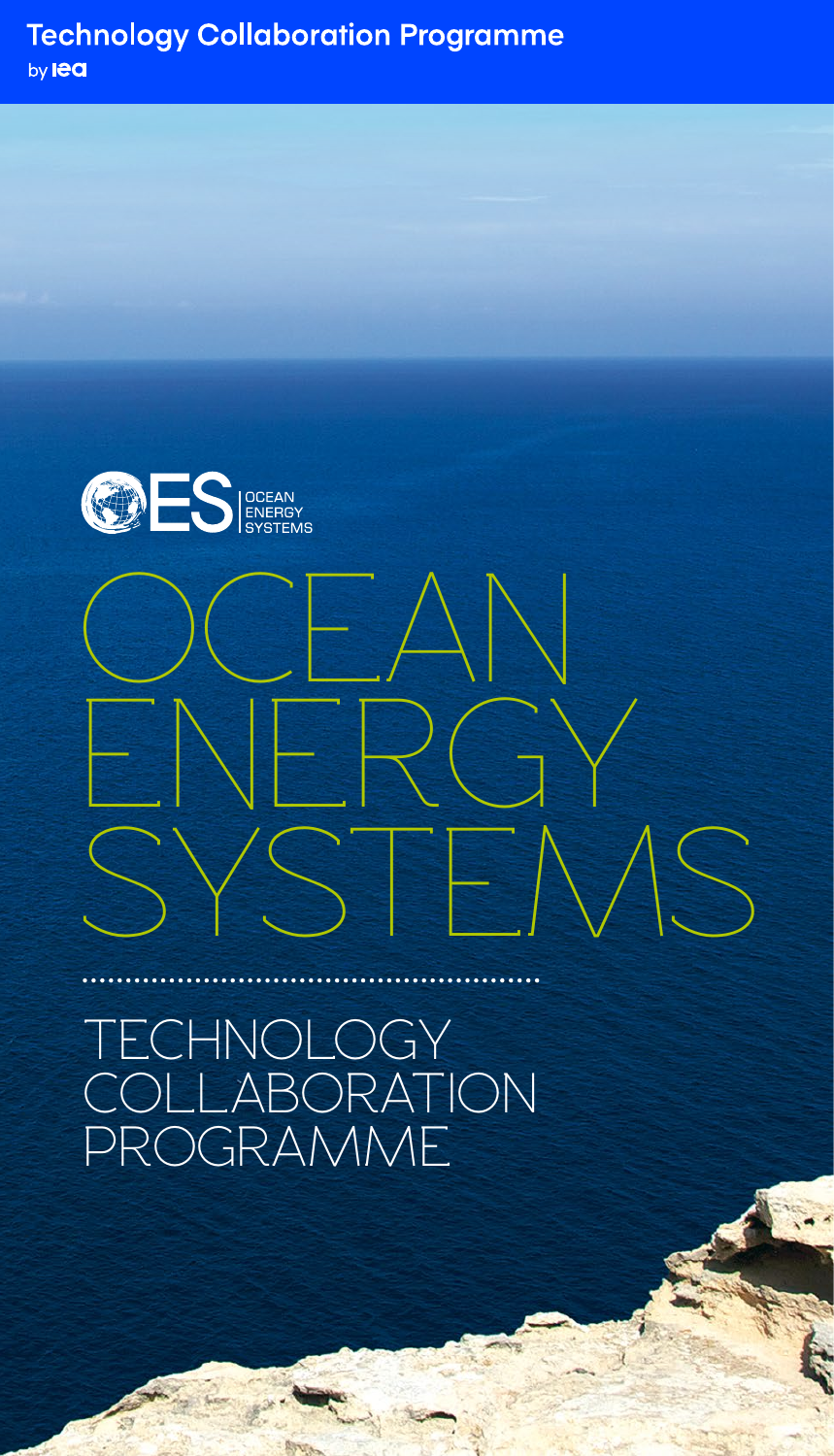## *OCEAN ENERGY RESOURCES*

The oceans contain 97% of the earth's water and 71% of the earth's surface is covered by seawater.

Ocean energy resources can be harnessed to produce electricity, drinking water, heat, hydrogen or biofuels.

By 2050, ocean energy has the potential to have deployed over 300 GW of installed capacity.

- $\blacktriangleright$  Tidal currents  $\triangleright$  Ocean currents
- $\blacktriangleright$  Waves
- $\triangleright$  Ocean thermal energy
- $\triangleright$  Tidal range (rise & fall)
- **B** Salinity gradient
	-



# *WHO IS OES?*

OES - Ocean Energy Systems is the short name for the Technology Collaboration Programme (TCP) on Ocean Energy Systems.

OES, founded in 2001, operates under a framework established by the International Energy Agency in Paris.

OES is an intergovernmental and multi-national organization, which lends it an Authoritative International Voice.

OES is a technology collaboration programme providing the basis for interested parties to undertake energy technology research, development and deployment activities.

OES covers all forms of energy generation, in which sea water forms the motive power, through its physical and chemical properties. It does not presently cover offshore wind generation, since sea water is not the motive power (offshore wind is covered by the Wind TCP.

99.

*OES is a technology collaboration programme providing the basis for interested parties to undertake energy technology research, development and deployment activities.*

## *WHAT IS AN IEA TECHNOLOGY COLLABORATION PROGRAMME?*

Technology Collaboration Programmes are multilateral technology initiatives within the International Energy Agency (IEA) that enable experts from governments and industry to share research on breakthrough technologies, to fill existing research gaps and to carry out deployment or demonstration programmes. In short their work can comprise any technology-related activity that supports energy security, economic growth, environmental protection and engagement worldwide.

Within the IEA there are over 40 Technology Collaboration Programmes in the areas of:

- **Cross-Cutting Activities**
- $\blacktriangleright$  End-Use (buildings, electricity, industry, transport)
- **Fossil Fuels**
- **Fusion Power**
- Renewable Energies and Hydrogen

OES belongs to the last category.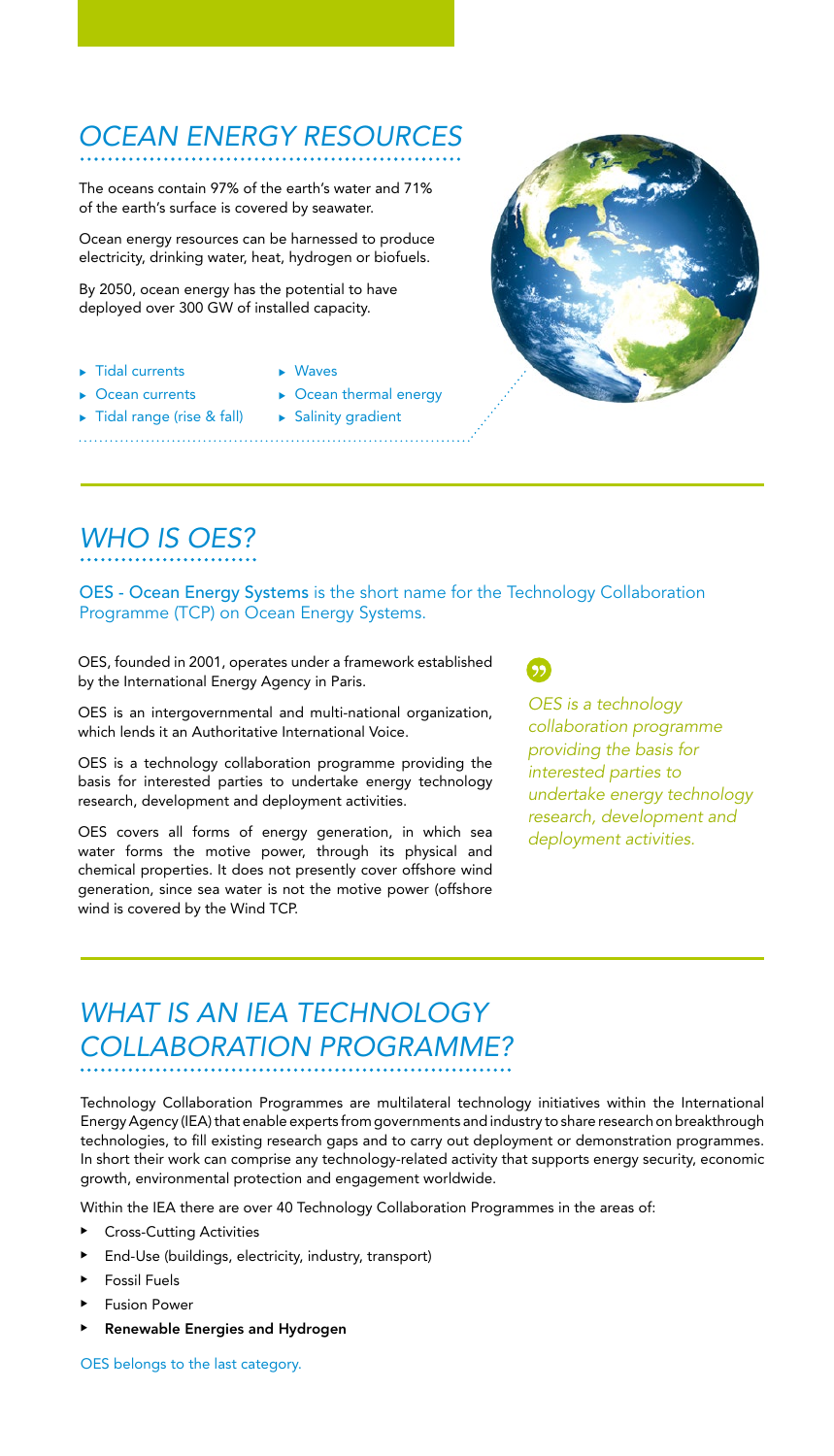# *VISION*

*"As the Authoritative International Voice on Ocean Energy we collaborate internationally to accelerate the viability, uptake and acceptance of ocean energy systems in an environmentally acceptable manner."*

## *ROLE*

- Connect organisations and individuals working in the ocean energy sector to accelerate development and enhance economic and environmental outcomes
- Educate people globally on the nature of ocean energy systems, the current status on development and deployment, and the beneficial impacts of such systems, improve skills and enhance research.
- Motivate governments, agencies, corporate and individuals to become involved with the development and deployment of ocean energy systems
- Facilitate education, research, development and deployment of ocean energy systems in a manner that is beneficial for the environment and provides an economic return for those involved.

## *WORK PROGRAMME*

The OES programme is carried through a set of Tasks, each one led by an "Operating Agent". Member Governments can participate themselves, or designate another organization in their country to represent them on the Task. The activities can be financed on a costshared or task-shared basis, or a combination of both. Each Task is discussed and approved by the Executive Committee, which meets twice a year.

### 9

*Each Task is led by an 'Operating Agent' (OA), from a member country, responsible for coordinating task research activities and reporting on progress to the executive committee.*

#### To date, OES has succeeded in establishing the following Tasks:

| Task N° | <b>Title</b>                                                                                                   | Lead by                | <b>Status</b> |
|---------|----------------------------------------------------------------------------------------------------------------|------------------------|---------------|
| Task 1  | Review, Exchange and Dissemination of Information on Ocean<br><b>Energy Systems</b>                            | Portugal               | Active        |
| Task 2  | Development of Recommended Practices for Testing and Evalu-<br>ating Ocean Energy Systems                      | Denmark                | Concluded     |
| Task 3  | Integration of Ocean Energy Plants into Distribution and Trans-<br>mission Electrical Grids                    | Canada                 | Concluded     |
| Task 4  | Assessment of Environmental Effects and Monitoring Efforts for<br>Ocean Wave, Tidal and Current Energy Systems | <b>United States</b>   | Active        |
| Task 5  | The Exchange and Assessment of Ocean Energy Device Project<br>Information and Experience                       | <b>United States</b>   | Concluded     |
| Task 6  | Worldwide Web GIS Database for Ocean Energy                                                                    | Germany                | Active        |
| Task 7  | Cost of Energy Assessment for Wave, Tidal, and OTEC at an<br>International Level                               | UK.                    | Active        |
| Task 8  | Consenting Processes for Ocean Energy on OES Member<br>Countries                                               | Portugal               | Active        |
| Task 9  | International Ocean Energy Technology Roadmap                                                                  | UK.                    | Active        |
| Task 10 | Wave Energy Modelling Verification and Validation                                                              | Denmark                | Active        |
| Task 11 | Investigation and Evaluation of OTEC Resource                                                                  | Japan                  | Active        |
| Task 12 | Stage Gate Metrics International Framework for Ocean Energy                                                    | European<br>Commission | Active        |
| Task 13 | Tidal Energy Modelling Verification and Validation                                                             | Singapore              | Active        |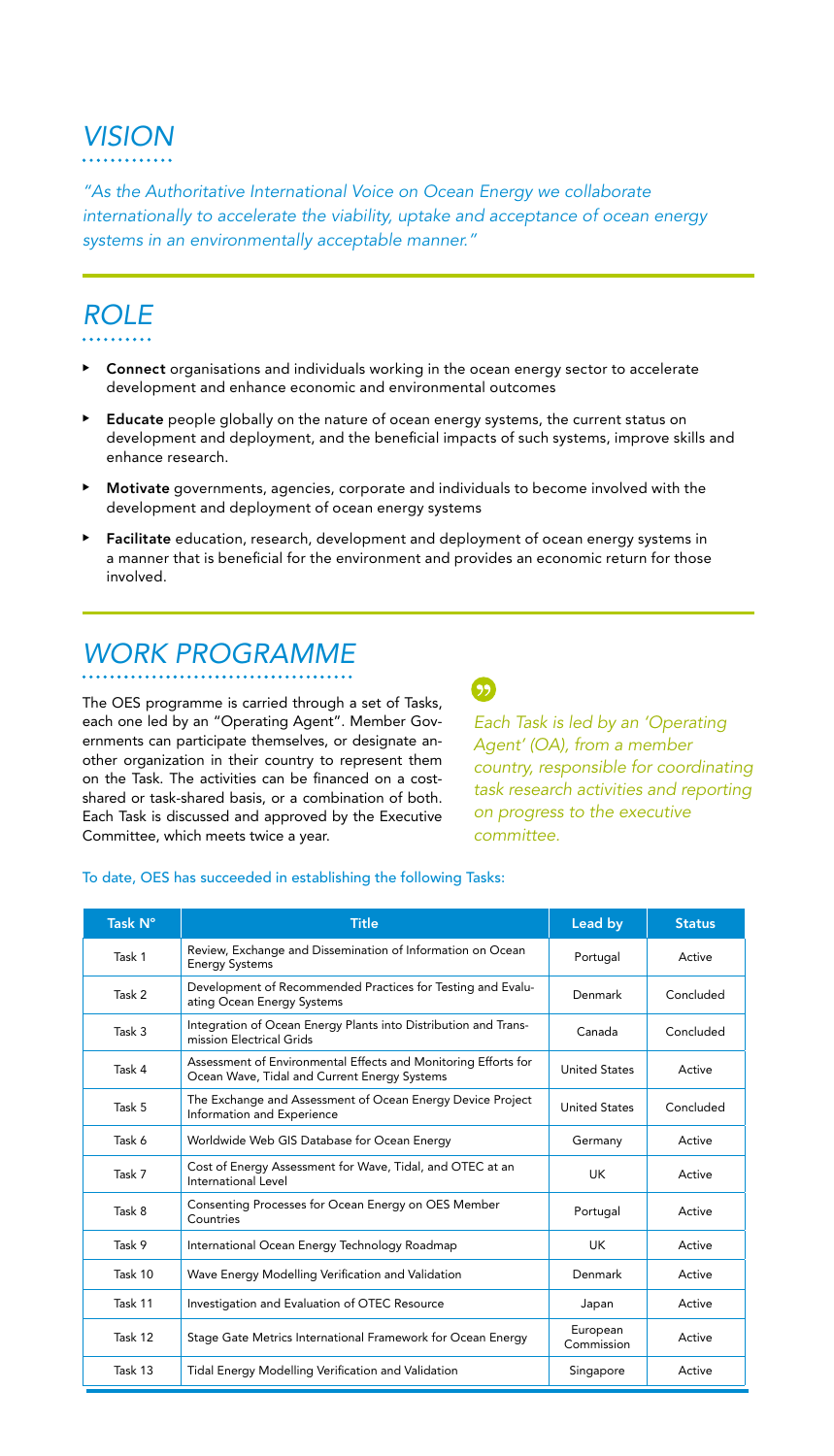## *THE OES FACILITATES:*

- Access to advanced R & D teams in the participating countries
- Developing a harmonized set of measures and testing protocols for the testing of prototypes
- Reducing national costs by collaborating internationally
- Creating valuable international contacts between government, industry and science

## *WHO CAN JOIN?*

Membership is open to any country and it involves a commitment to national participation in certain collaborative research activities.

The Contracting Parties can be:

- ▶ A Governmental Ministry or National Agencies
- $\blacktriangleright$  Research Institutes or Universities
- **Industry Associations**
- Energy Technology Companies

If your organisation is interested in participating, and your country is no yet a member of the OES, the first step is to contact the Executive Secretary. Thereafter follows an exchange of letters (formal invitation, acceptance, and notification), with the final step being the signature of the actual contract (Implementing Agreement).



*Download our latest Annual Report:*



#### *AVAILABLE AT:* [www.ocean-energy-systems.org](http://www.ocean-energy-systems.org)

If you are interested in finding out more about OES, please contact the Executive Committee Secretary:

#### Ana Brito e Melo WavEC Offshore Renewables Edifício Diogo Cão Doca de Alcântara Norte 1350-352 Lisbon, Portugal

E-mail: ana@wavec.org Tel: +351 218 482 655

#### Disclaimer

The OES, also known as the Ocean Energy Systems Technology Collaboration Programme, functions within a framework created by the International Energy Agency (IEA). Views, findings and publications of OES do not necessarily represent the views or policies of the IEA Secretariat or its individual member countries.